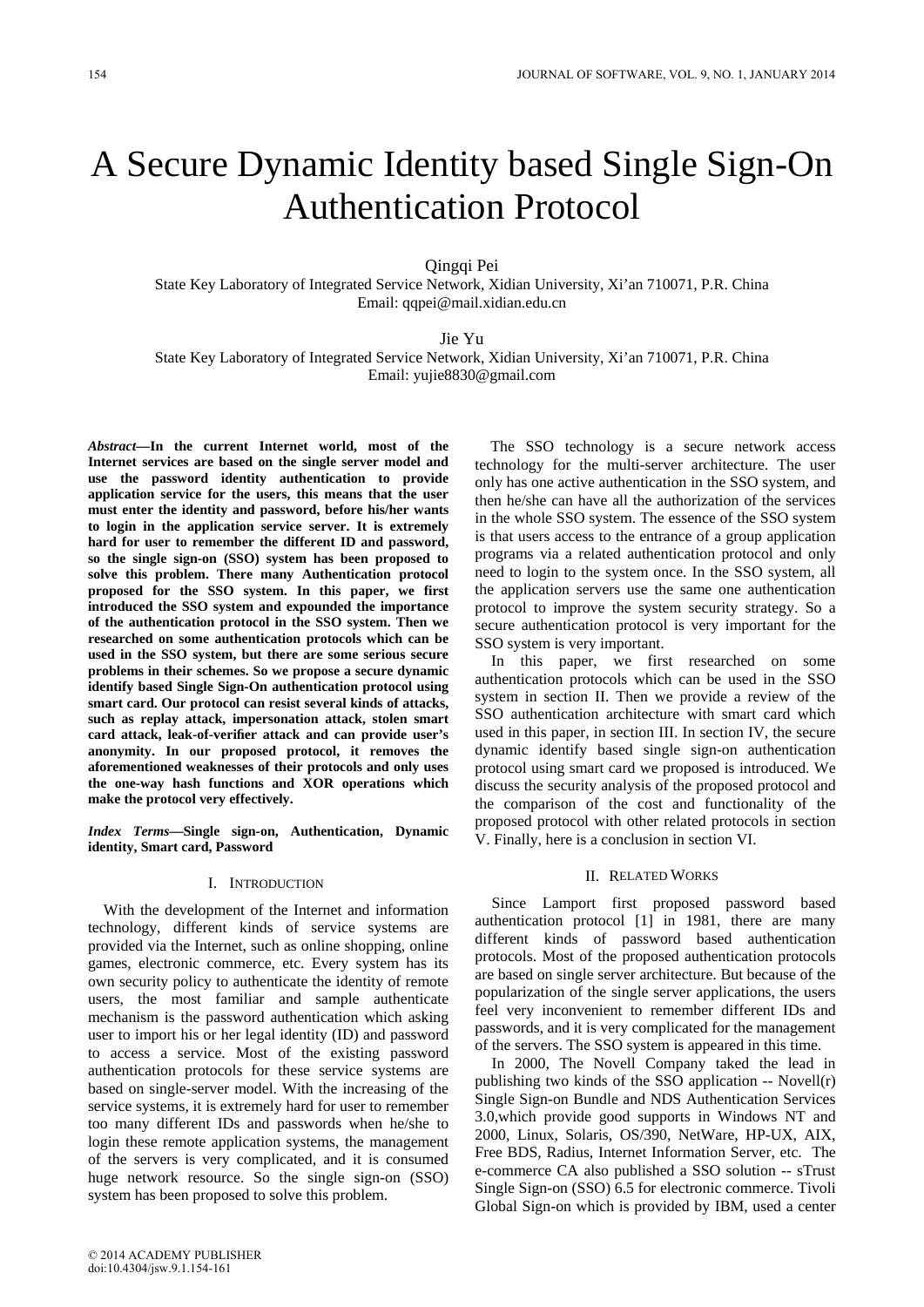server to collect all the login information in the system, and returned an application authorization list for the users after they login to the system successfully. All these solutions of the SSO system is the multi-server architecture based authentication protocol.

In 2004, Juang [9] proposed a multi-server architecture authentication protocol using smart card. In this protocol, it used the symmetric encryption algorithm and did not maintain any identity authentication lists among the servers. In the same year, Chang and Lee [10] improved Juang's protocol and proposed a similar smart card based multi-server architecture authentication protocol. Chang and Lee's protocol is much more efficient than Juang's. In 2007, Hu et al.'s [11] proposed an effective password authentication key agreement protocol. This protocol is used in the multi-server architecture, and users can use a smart card and a weak password to access multi servers, the user shared a common secret session key among each server. This proposed protocol is much more efficient and user friendly than the protocol proposed by Chang and Lee (2004).

The most famous authentication in SSO system – the Kerberos [12] protocol also has some limits, like all the servers are exposed for users and two servers are both used to authenticate users. In 2006, Yang et al. [13] proposed an authentication and key exchange protocol which is similar to the Kerberos protocol. There are also two servers in the system used to authenticate users in the protocol, but only one front-end server is exposed to users directly and one control server dose not communicate with users. The methods of sharing keys and using two servers to authenticate users make attackers must to compromise two servers so that they can use the offline dictionary attack successfully. In the same year, Mackenzie et al [14] proposed a key exchange authentication protocol based on password, in which there are a group of servers and public keys used to authenticate. But the use of public key makes this protocol computation intensive. Tsai [15] proposed a smart card used authentication protocol based on multiserver architecture in 2008. Because this protocol used one-way hash function as its mathematics foundation, there is no need for servers and registration center to store any authentication form. In this protocol, there is no symmetric and asymmetric encryption algorithm, so it is much more efficient than any other protocol which is introduced above.

However, all the multi-server architecture based password authentication protocol introduced in our paper are based on static ID, it is means that there is a chance for attacker to pretend a legal user. In 2009, Liao and Wang [16] proposed a dynamic identity based remote user authentication protocol using smart card. This protocol only uses one-way hash function to implement a strong authentication and provides a secure method to update the user's password without the help of trusted third party. But in the same year Hsiang and Shih found that Liao and Wang's protocol cannot resist insider attack, masquerade attack, server spoofing attack, registration center spoofing attack and cannot give the mutual

authentication. In Ref. [17] Hsiang and Shih proposed an enhance protocol based on Liao and Wang's protocol. In 2011, Sood et al. found that Hsiang and Shih's protocol still had some secure problem. They found that Hsiang and Shih's protocol cannot resist replay attack, impersonation attack and stolen smart card attack. Furthermore, the password change phase of their protocol is wrong. Then Sood et al. in Ref. [18] proposed an enhance protocol. But Sood et al. actually is susceptible to leak-of-verifier attack, stolen smart card attack and cannot finish the mutual authentication and session key agreement. In the same year, Li Xiong et al. proposed an efficient and security dynamic identity based authentication protocol for multi-server architecture using smart cards on the basis of Sood et al.'s protocol and claimed their protocol can tackle these problems. But In our analysis, Li Xiong et al.'s protocol still has some

Based on all the authentication protocols above, we know that a secure and efficient remote user authentication protocol for multi-server environment should provide mutual authentication, key agreement, secure password update, low computation requirements and resistance to different feasible attacks. So we provide a multi-server architecture authentication protocol using smart card which can be used for SSO system to satisfy all the requests.

fatal secure problems, like replay attack, Impersonation

attack and stolen smart card attack.

## III. SSO AUTHENTICATION ARCHITECTURE WITH SMART **CARD**

The protocol we proposed in this paper in based on SSO authentication architecture with smart card. This SSO authentication architecture is based on the Broker-Based SSO architecture. In the traditional Broker-Based SSO architecture in Fig. 1, there is a control server which is used to register and authenticate users and the service providing servers. The control server communicates with the users directly, so it can easily attack by the malicious users or attackers.



Figrue 1. Broker-Based SSO architecture

In allusion to solve the secure problem in Broker-Based SSO architecture, our SSO authentication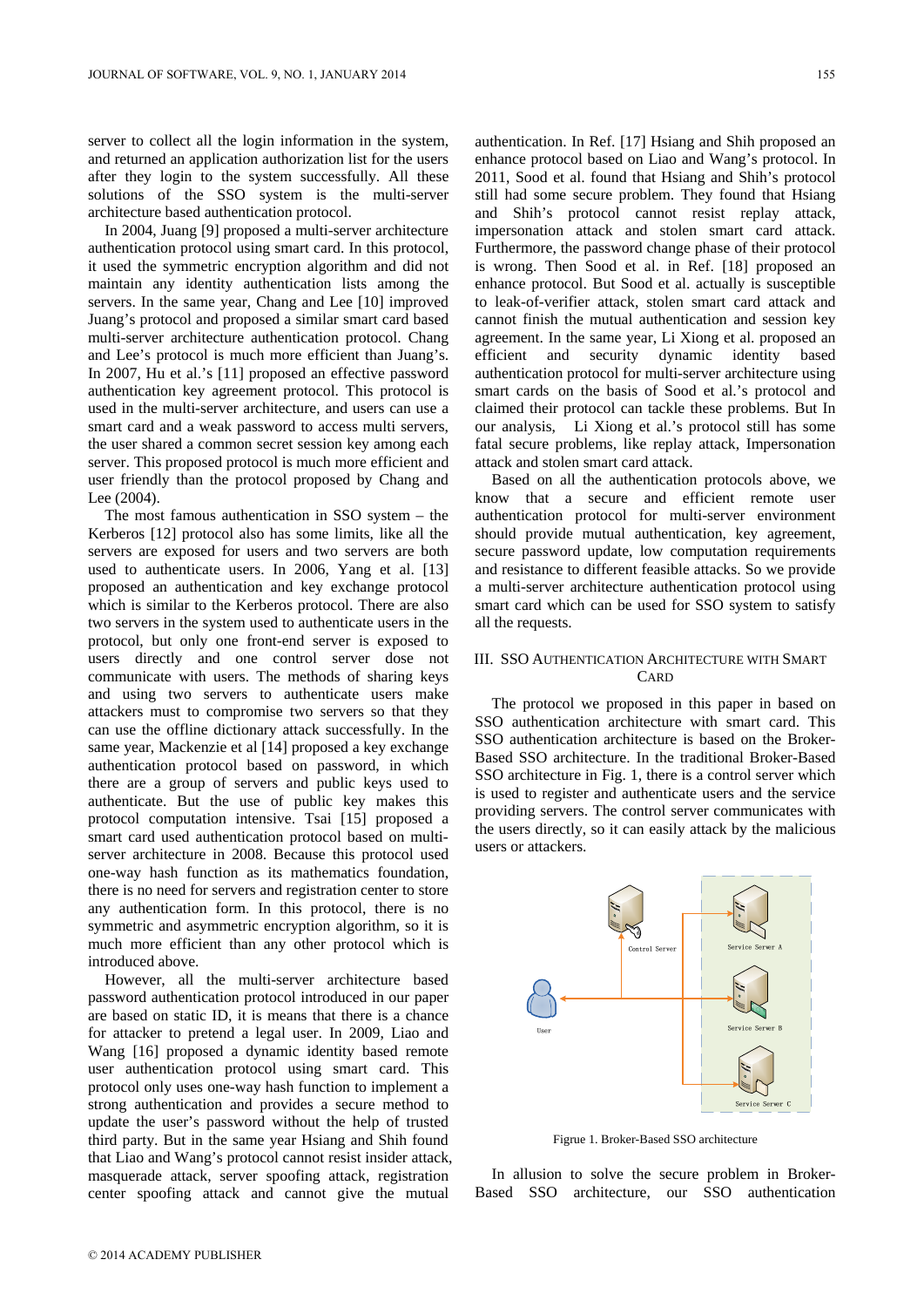architecture with smart card puts the control server behind the service providing servers and not communicates with the users directly. In Fig.2, there are three parties in our authentication architecture, the user with smart card, the service providing server, and the control server *CS*.

# *A. The Control Server CS*

The control server *CS* is equivalent to the registration center. It manages all the registrations with the service providing servers and the users, and stored their secret identity information for the authentication. The control server *CS* only communicates with all the service providing servers, and it is not directly accessible to the users and thus it is less likely to be attacked. When a user wants to get some services, the control server needs to verify not only the user, but also the service providing server which provides the services the user needs.



Figrue 2. SSO authentication architecture with smart card

## *B. The Service Providing Server*

The service providing server is the bridge between the user and the control server *CS*, when the user wants to verity him/her. In the architecture, there are many service providing servers to provide different kinds of services only to all the users. When a service providing server wants to provide services to the user, it must register itself to the control server CS.

# *C. The User with Smart Card*

Every user has his/her own smart card to login the service providing servers with the identity and the password. The smart card can store some secret information of the user in the authentication, and perform some cryptographic operations to verify the authenticity of the user.

# IV. SINGLE SIGN-ON AUTHENTICATION PROTOCOL USING SMART CARD

 In this section, we propose secure dynamic identify based single sign-on authentication protocol using smart card. In Table I, the notations used in this section are listed. This protocol consists of four phases, the registration phase, the login phase, the authentication phase, the session key agreement phase and the password

There are two parts in the registration phase, the one is the user registration, and the other is the server registration.

> When the user *U<sub>i</sub>* wants to access the services legally, the user must register himself/herself to the *CS* server with the identity and the password. The details of the user registration phase are as follow:

| Smart Card                               | Ui                                                       | CS<br>$(x \oplus yi, Xi)(x \oplus c_i, Yi)$                                                  |  |
|------------------------------------------|----------------------------------------------------------|----------------------------------------------------------------------------------------------|--|
| (Ci, Di, Ei, h(.), h(yi), b)             | Knows(IDi,Pi,b)                                          |                                                                                              |  |
| b<br>Holds (b)                           | Chooses b<br>Ai. IDi<br><b>=Computes Ai=h(b    Pi)</b> ∙ | Chooses Lyi<br>Computes $\text{Bi}=h(\text{IDi} \mid x)$<br>$Ci=h(ID   h(vi)   Ai)$          |  |
| Holds (Ci.Di.Ei,h(.),h(vi)) $\Leftarrow$ | $Ci$ , $Di$ , $E$ i, $h(.)$ , $h(vi)$                    | $D = h(x    yi) \oplus h(IDi    Ai)$<br>$E = B$ i $\oplus$ Ai<br>$X = Bi \oplus h(x    v_i)$ |  |

Figrue 2. User registration phase

Secure Channel

- Step1: The user  $U_i$  chooses his/her own identity *IDi* and password *Pi*, and chooses a random number *b*. Then  $U_i$  computes  $A_i=h(b)/P_i$ , and transforms *IDi* and *Ai* to the control server *CS* via a secure channel, which guarantee the security of the user identity to avoid network attack like impersonation attack.
- Step2: When the control server *CS* receiving the massage  $(ID_i, A_i)$  from the user  $U_i$ , *CS* chooses a master secret key  $x$ , and a random secret key  $y_i$

change phase, which are summarized in Fig. 2, Fig.3 and Fig. 4. In our proposed protocol, we only use one-way hash function to provide a strong mutual authentication, and use various different random numbers to achieve dynamic identify. When our protocol used in SSO system, it only needs one login phase when user login to the system in first time.

#### TABLE I.

NOTATIONS USED IN THIS PAPER

| <b>Notation</b> | <b>Descriptions</b>                                                             |  |  |  |
|-----------------|---------------------------------------------------------------------------------|--|--|--|
| $U_i$           | The <i>i</i> th user                                                            |  |  |  |
| $S_i$           | The <i>j</i> th service providing server                                        |  |  |  |
| CS <sup>-</sup> | The control server                                                              |  |  |  |
| $ID_i$          | The identity of the user $U_i$                                                  |  |  |  |
| $P_i$           | The password of the user $U_i$                                                  |  |  |  |
| $SID_k$         | The identity of the server $S_k$                                                |  |  |  |
| $y_i$           | The random number chosen by CS for user $U_i$                                   |  |  |  |
| $\mathcal{X}$   | The master secret key maintained by CS                                          |  |  |  |
| b               | A random number chosen by the user for registration                             |  |  |  |
| CIDi            | dynamic identity generated by the user $U_i$ for<br>The<br>authentication       |  |  |  |
| SK              | A session key shared among the user, the service providing<br>server and the CS |  |  |  |
| $N_{iI}$        | A random number generated by the user $U_i$ 's smart card                       |  |  |  |
| $N_{i2}$        | A random number generated by the server $S_k$ for the user $U_i$                |  |  |  |
| $N_{i3}$        | A random number generated by the CS for the user $U_i$                          |  |  |  |
| h(.)            | A one-way hash function                                                         |  |  |  |
| $\oplus$        | Exclusive-OR operation                                                          |  |  |  |
|                 | Message concatenation operation                                                 |  |  |  |

# *A. Registration Phase*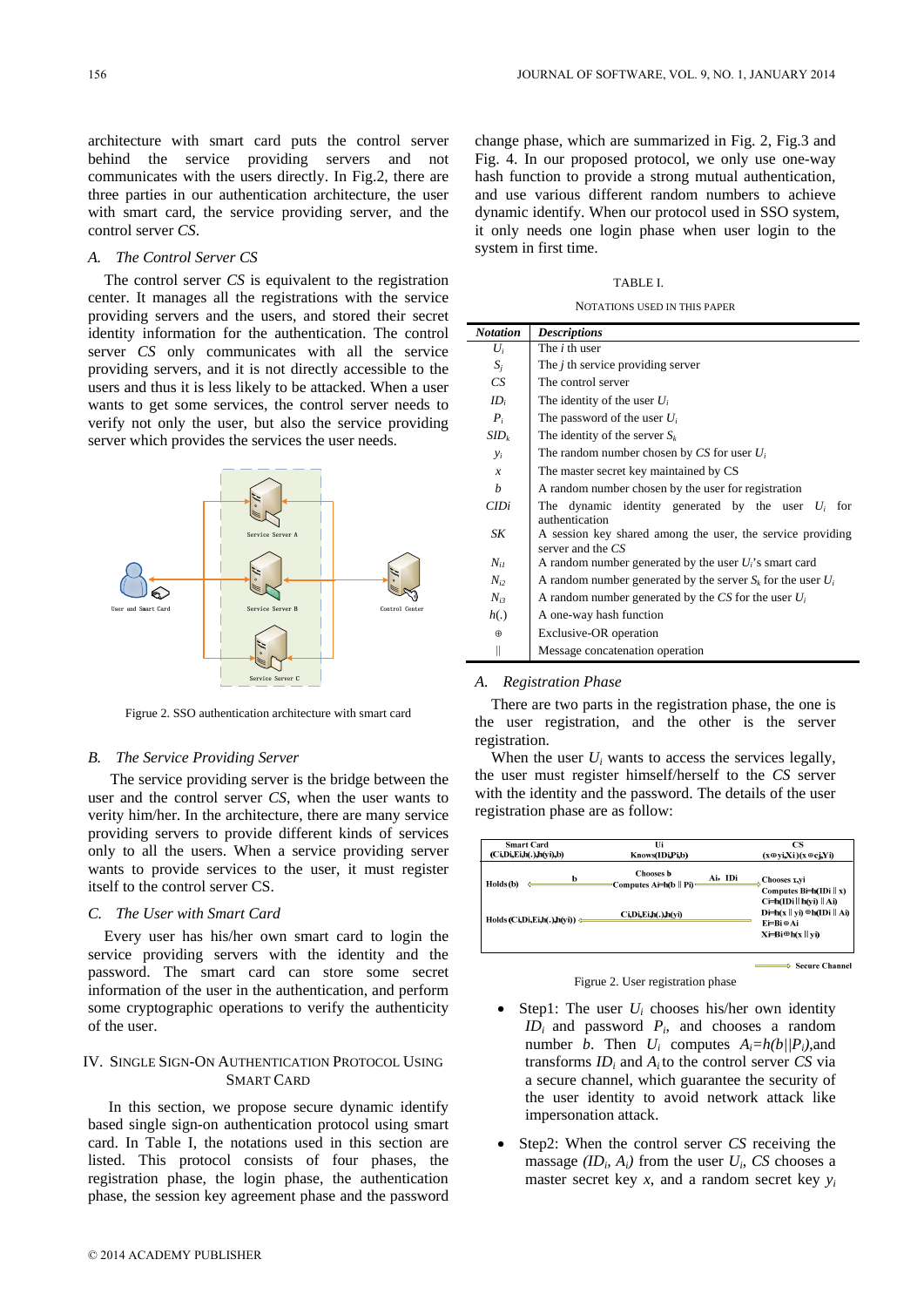which is unique for user  $U_i$ . Then the control server *CS* calculates

$$
B_i=h(ID_i \parallel x),
$$
  
\n
$$
C_i=h(ID_i \parallel h(y_i) \parallel A_i),
$$
  
\n
$$
D_i=h(x \parallel y_i) \oplus h(ID_i \parallel A_i),
$$

 $E_i=B_i\oplus A_i$ ,  $X_i=B_i\oplus h(x \nVert y_i)$ .

At the same time, the *CS* stores  $(x \oplus y_i, X_i)$  in its client database, and stores the security parameters  $(C_i, D_i, E_i, h(y_i), h(.)$  in the smart card of the user  $U_i$ , then transforms the smart card to the  $U_i$  via a secure channel.

• Step3: After the receiving the smart card, the user  $U_i$  enters the random number  $b$  in his/her smart card. Finally, the smart card contains security parameters as  $(C_i, D_i, E_i, h(y_i), h(.), b)$ .

In the server registration phase, when a service providing server  $S_i$  wants to provide service in this system, it must to register itself to the control server *CS*, the details of the registration phase are as follow:

- Step1: After the receiving the registration request from the service providing server  $S_i$ , the control server *CS* chooses a unique secret key  $c_i$  for the  $S_i$  and computes  $h(c_i)$ , then sends the security para-meters( $h(c_i)$ ,  $h(x \nparallel c_i)$ ,  $h(.)$ ) to the *S<sub>i</sub>* through a secure channel.
- Step2: After the server  $S_i$  receiving the massage  $(h(c_j), h(.))$ , *S<sub>i</sub>* chooses its identity *SID<sub>i</sub>* and a secret random number *SK<sub>i</sub>*, then computes  $h(SK_i \parallel h(c_i))$ , and sends the security parameters( $SID_i$ ,  $h(SK_i \nparallel h(c_i))$ ) to the control server *CS* via the secure channel.



Figrue 3. Server registration phase

• Step3: When receiving the massage *(SIDj,*   $h(SK_i \nparallel h(c_i)))$ , the control server *CS* computes *Y<sub>j</sub>*=  $h(SK_j \nparallel h(c_j)) ⊕ h(SID_j \nparallel x)$ . The *CS* stored the parameters  $(x \oplus c_j, Y_j)$  in its server database, and computes  $h(x \mid c_i)$ . The security parameters  $h(x \mid c_i)$  $c_i$ ) is send to the service providing server  $S_i$ through the secure channel.

## *B. Login Phase*

Step1: When the user  $U_i$  wants to login to the service providing server  $S_i$ , the user  $U_i$  inserts his/her smart card into the card reader, and enters his/her identity  $ID_i$ , password  $P_i$  and the server identity *SIDj*. The smart card computes  $A_i=h(b \nparallel P_i),$ 

 $C_i' = h(ID_i / h(y_i) / A_i),$ 

and checks whether  $C_i' = C_i$ . If they are equal, that means the user  $U_i$  is a legal client, otherwise, the user *Ui* enters correct identity and password again.

Step2: After verification, the smart card sends the authentication request message *(SIDj)* to the service providing server  $S_i$  through a public channel. After receiving the request message, the server  $S_i$  chooses a random number  $Ns_i$ , and sends it to the user *Ui*.

| <b>Smart Card</b><br>(Ci.Di.Ei.h(.).h(vi.b)                                                                                           | Ui<br>Knows(IDi,Pi,b) | Si<br>Knows (SIDj, Skj, h(cj), h(x $  $ cj)) |  |
|---------------------------------------------------------------------------------------------------------------------------------------|-----------------------|----------------------------------------------|--|
| Computes $Ai=h(b \mid Pi^*)$<br>$Ci^* = h(IDi^*    h(v)    Ai)$                                                                       | (IDi*,Pi*,SIDj)       |                                              |  |
| Checks whether Ci*=Ci                                                                                                                 | (SID <sub>i</sub> )   | <b>Chooses Nsi</b>                           |  |
| <b>Chooses Ni1</b><br>$B = E i \oplus Ai$                                                                                             | (Nsi)                 |                                              |  |
| $h(x \mid v_i)=Di \oplus h(ID \mid A_i)$<br>$Fi=Ni1 \oplus h(x \mid yi)$<br>$CID = h(x    yi) \oplus Bi \oplus h(Ni1    Nsi    SIDi)$ | (Fi,CIDi)             | Receives (Fi,CIDi)                           |  |

 $\Rightarrow$  unsecure Channel

Figrue 4. Login phase

Step3: Upon receiving the random number  $Ns_i$ from the  $S_i$ , The smart card generates a random number  $N_{i1}$  and computes:  $B_i = E_i \oplus A_i$ 

 $h(x \, \| \, y_i) = D_i \oplus h(ID_i \, \| \, A_i),$ *F<sub>i</sub>*=*N<sub>i1</sub>* ⊕ *h*(*x*  $\parallel$  *y<sub>i</sub>*), *CID<sub>i</sub>*=  $h(x \parallel y_i) ⊕ B_i ⊕ h(N_{i1} \parallel Ns_i \parallel SID_i)$ . Then the smart card sends the login request message  $(F_i, \text{CID}_i)$  to the service providing

server  $S_i$  through a public channel.

- *C. Authentication Phase* 
	- Step1: When receiving the login request message from the user  $U_i$ , the service providing server  $S_i$ sends an authentication request massage (*SIDj*) to the control server *CS*.
	- Step2: After the control server *CS* receiving the authentication request massage (*SIDj*), it returns a random number *Ncj.*
	- Step3: Upon receiving the return message *Ncj*, the service providing server *Sj* chooses a random number  $N_{i2}$  and computes

$$
K_i = N_{i2} \oplus h(SK_j \# h(c_j)),
$$

 $M_i = h(h(x \nparallel c_j) \nparallel N_{i2} \nparallel N_{i2}).$ 

Then the login request massage  $(F_i, CID_i, K_i, M_i,$  $Ns_i$ ) is send to the control server *CS* via a public channel.

Step4: After receiving the login request massage $(F_i, CID_i, K_i, M_i, Ns_i)$ , based on the identity of the service providing server  $S_i$  –  $SID_i$ , the control server *CS* finds the corresponding authentication massage  $(x \oplus c_i, Y_i)$  in its server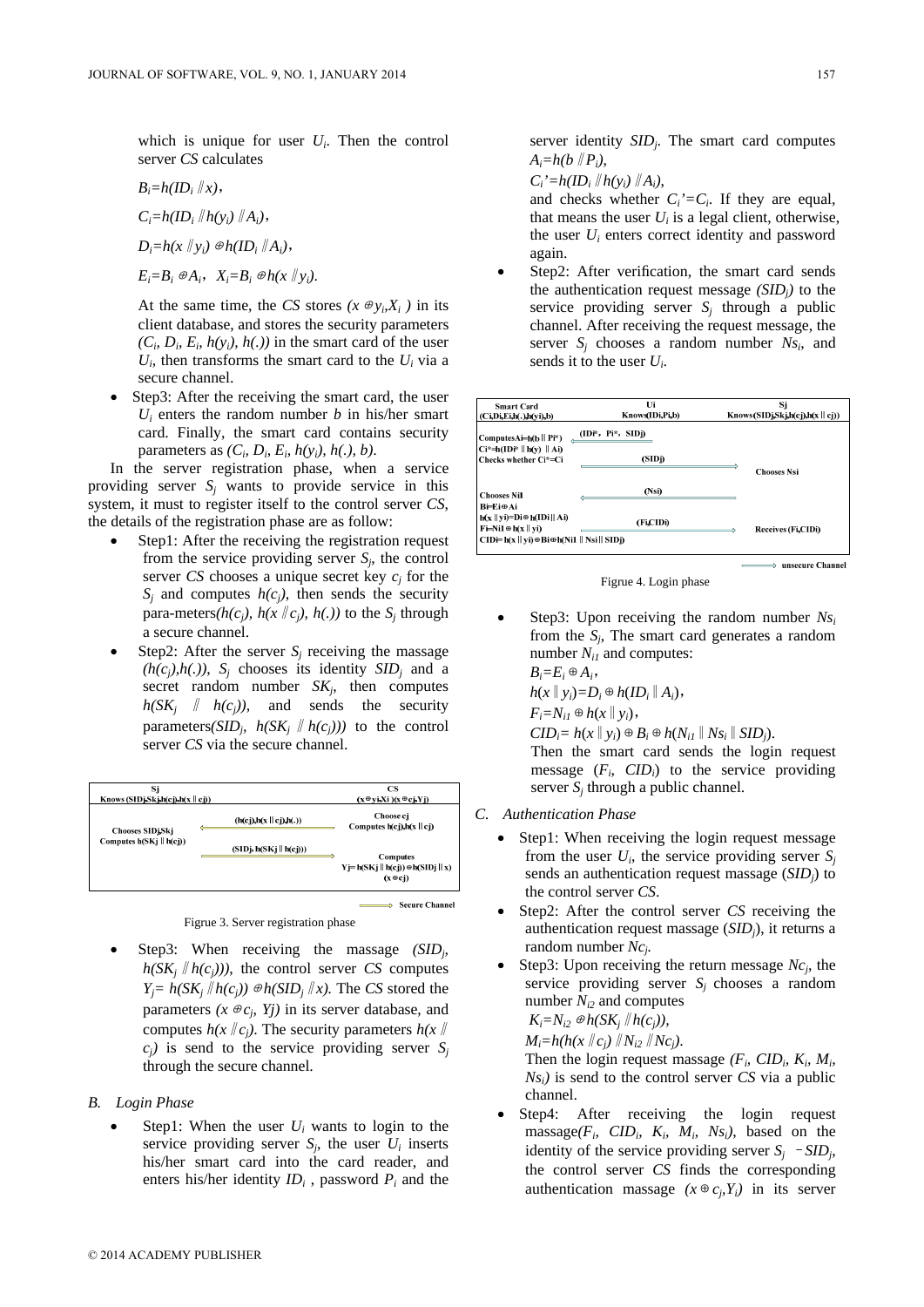database. The *CS* computes *cj* by  $x \oplus c_j$ , and  $h(SK_j \nparallel h(c_j))=Y_j \nparallel h(SID_j \nparallel x)$ ,  $N_{i2} = K_i ⊕ h(SK_i ∥ h(c_i))$ , *Mi*'= $h(h(x \nvert c_i)$   $\|N_{i2} \|N_{c_i}),$ and checks whether *Mi'* equal to the received *Mi*. If they are equal, that means the server  $S_i$  is a

legal client, otherwise, the *CS* terminates the session.

Step5: After verification, the control server *CS* computes

 $N_{i,j} = F_i \oplus h(x \nvert y_i)$ ,

$$
X_i = \mathbf{CID}_i \oplus h(N_{i1} \mathbin{N} N_{s_i} \mathbin{N} \mathbf{SID}_j).
$$

Then finding the corresponding  $X_i$  to compare with  $X_i'$ , If the value of  $X_i'$  does not match with any value of *Xi* in its client database, the *CS* rejects the login request and terminates this session, otherwise, the *CS* accepts the login request of the user *Ui*.

Step6: After the control server *CS* accepts the login request of the user *Ui*, it generates a random number  $N_{i3}$ , and computes:

 $B_i = X_i \oplus h(x \nvert y_i)$ ,

 $T_i = N_{i1} ⊕ N_{i3} ⊕ h(N_{i2} \nparallel SID_i)$ ,

*Q<sub>i</sub>*= $h(N_{i1} ⊕ N_{i2} ⊕ N_{i3}) ⊕ h(B_i ∥ y_i ∥ N_{i1}),$ 

*R<sub>i</sub>*=*N<sub>i2</sub>*  $\oplus$  *N<sub>i3</sub>*  $\oplus$  *h*(*B<sub>i</sub>*</sub> *|| h*(*y<sub>i</sub>*)</sub> *|| N<sub>i</sub>1*),

*V<sub>i</sub>*=  $h(h(N_{i1} ⊕ N_{i2} ⊕ N_{i3})$  *‖*  $h(B_i ∥ y_i ∥ N_{i1})$ .

Then, the control server *CS* sends the mutual authentication message  $(T_i, Q_i, R_i, V_i)$  to the server *Sj*.



Figrue 5. Authentication phase

- Step7: When receiving the message  $(T_i, Q_i, R_i, V_i)$ , the service providing server  $S_i$  computes:  $N_{i1} ⊕ N_{i3} = T_i ⊕ h(N_{i2} \nparallel SID_i)$ 
	- $h(B_i \nparallel y_i \nparallel N_{i1}) = Q_i \oplus h(N_{i1} \oplus N_{i2} \oplus N_{i3})$ ,  $V_i' = h(h(N_{i1} \oplus N_{i2} \oplus N_{i3}) \# h(B_i \# \mathcal{Y}_i \# N_{i1})).$ The  $S_i$  checks whether  $V_i' = V_i$ . If they are not equal, the  $S_i$  terminates the session. Otherwise, the server  $S_i$  sends the mutual authentication message  $(Q_i, R_i, V_i)$ .
- Step8: When the user  $U_i$  receives the message  $(O_i,$  $R_i$ ,  $V_i$ ) from the server  $S_i$ , the smart card computes:

*N<sub>i2</sub>*  $\oplus$  *N<sub>i3</sub>*  $=$  *R<sub>i</sub>* $\oplus$  *h*(*B<sub>i</sub>*</sub>  $\#h(y_i)$   $\#N_{i1}$ ),  $h(B_i \nparallel y_i \nparallel N_{i1}) = Q_i \nparallel h(N_{i1} \nparallel N_{i2} \nparallel N_{i3})$ ,  $V_i$ <sup>'</sup> =  $h(h(N_{i1} \oplus N_{i2} \oplus N_{i3})$  // $h(B_i | y_i | / N_{i1})$ ), and checks whether The  $S_i$  checks whether  $V_i'$  $V_i$ , If they are not equal, the  $S_i$  terminates the session. Otherwise, the user  $U_i$  is a legal client.

# *D. Session Key Agreement Phase*

After the user  $U_i$ , the server  $S_i$  and the server  $CS$  finish the mutual authentication, all of them can calculate the session key from the massage  $(T_i, Q_i, R_i, V_i)$  send by the server *CS*. This session key is used for the encryption of the communication between the user  $U_i$  and server  $S_i$ . In the session key agreement phase, the server *CS* bases on the computed authentication parameters  ${B_i, y_i, N_{i1}, N_{i2}, N_{i3}}$  can calculate the session key *SK*, and the server  $S_i$  uses the massage  $(T_i, Q_i, R_i, V_i)$  to calculate the session key *SK*, and the user uses the massage  $(Q_i, R_i, V_i)$  to calculate the session key *SK*. Finally, the user  $U_i$ , the server  $S_i$  and  $CS$  agree on the common session key:

 $SK = h(h(B_i || y_i || N_{i1})) || (N_{i1} \oplus N_{i2} \oplus N_{i3}))$ .

# *E. Password Change Phase*

When the user  $U_i$  changes his/her password  $P_i$  to a new password  $P_i^{new}$ , there is no need for the control server to join in. The user  $U_i$  inserts his/her smart card and enters the identity  $ID_i$  and  $P_i$ , the smart card computes:

$$
A_i=h (b \nparallel P_i),
$$
  
\n
$$
B_i=E_i \nparallel A_i,
$$
  
\n
$$
h(x \nparallel y_i)=D_i \nparallel (ID_i \nparallel A_i),
$$
  
\n
$$
C_i=h(ID_i \nparallel h(y_i) \nparallel A_i),
$$

and checks whether  $C_i = C_i$ . If they are equal, the user  $U_i$ asks to submit a new password  $P_i^{new}$ . Then the smart card computes

$$
A_i^{new} = h(b \parallel P_i^{new}),
$$
  
\n
$$
C_i^{new} = h (ID_i \parallel h(y) \parallel A_i^{new}),
$$
  
\n
$$
D_i^{new} = h (x \parallel y_i) \oplus h(ID_i \parallel A_i^{new}),
$$
  
\n
$$
E_i^{new} = Ai^{new} \oplus B_i,
$$

and stores the new parameters  $C_i^{new}$ ,  $D_i^{new}$ ,  $E_i^{new}$  into the smart card to replace  $C_i$ ,  $D_i$ ,  $E_i$  to finish the password change phase.

#### V. PROTOCOL ANALYSIS

In this section, we discuss the security analysis of the proposed protocol within replay attack, impersonation attack, stolen smart card attack, leak-of-verifier attack, and user's anonymity. And then we talk about the performance and functionality between the proposed protocol and other related multi-server architecture authentication protocols.

# *A. Security Analysis*

## *1) Replay attack*

In this type of attack, an attacker may try to pretend a legal user to login the server  $S_i$  with the message which is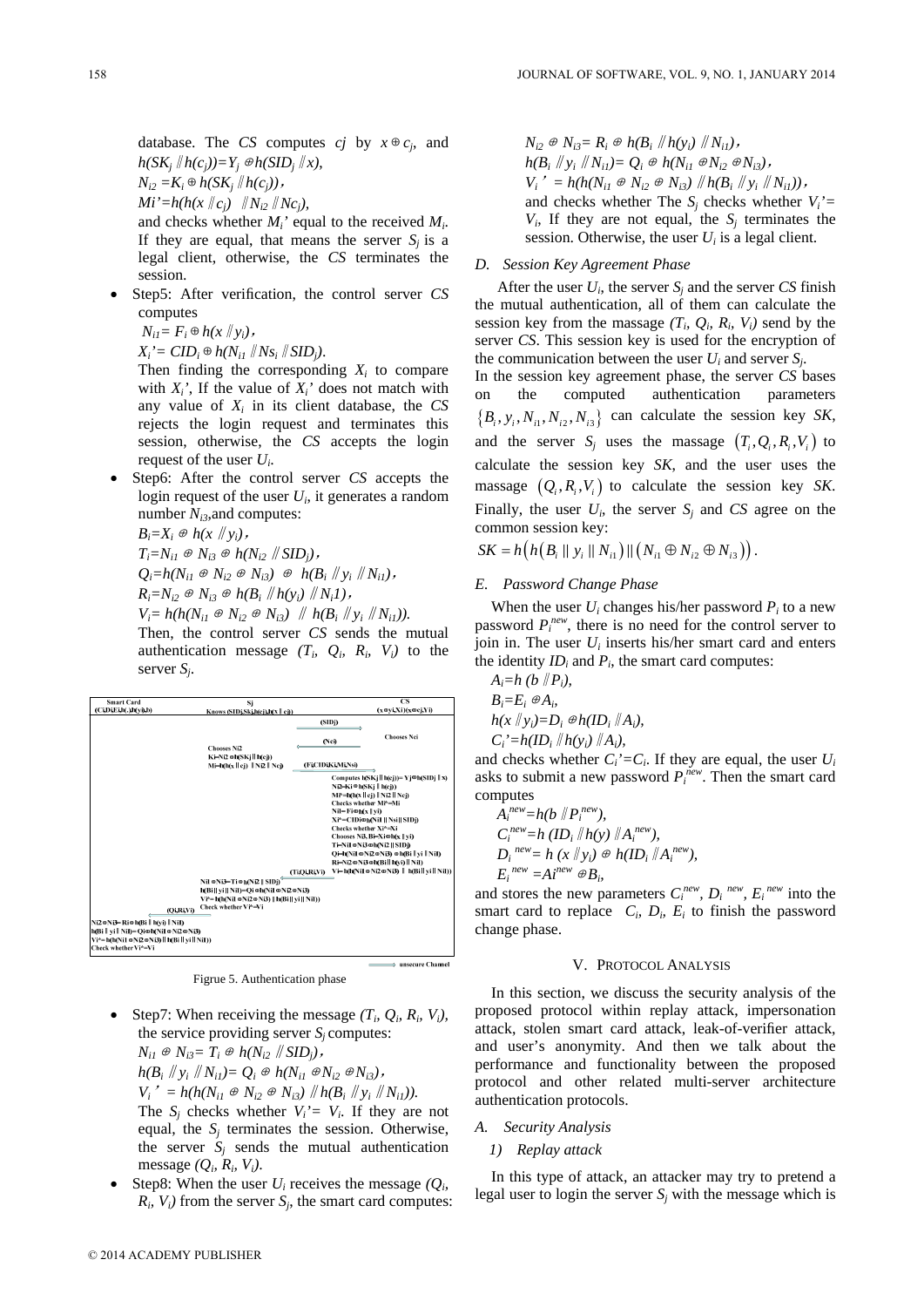send before by a legal user. In each phase of the proposed protocol, the user  $U_i$ , the service providing server  $S_i$  and the control server *CS* choose the different random numbers  $N_{i1}$ ,  $N_{i2}$ ,  $N_{i3}$  to compute and verify the identity authenticate message. When the user  $U_i$  verifying his/her own identity to the service providing server  $S_i$ , the  $S_j$  send a random number  $Ns_i$  to the  $U_i$ . When the service providing server  $S_i$  verifying his/her own identity to the control server *CS*, the *CS* send a random number *Ncj* to the  $S_j$ . These random numbers  $N_{i1}$ ,  $N_{i2}$ ,  $N_{i3}$ ,  $Ns_i$  and  $Nc_j$ guarantee that the authenticate messages transmitted in a public channel are different and legal only in every session of the protocol. The control server *CS* via random numbers  $Ns_i$  and  $Nc_j$  to ensure the login request messages of the user  $U_i$  and the server  $S_i$  are fresh, it is effective to prevent the replay attack.

## *2) Impersonation attack*

An attacker or a malicious user using the previously eaves-dropped message or the information obtained from the lost smart card, to forge a legal login request message  $(F_i, CID_i)$  to pretend a valid user. However, in our proposed protocol, the attacker and malicious user *Uk* cannot compute the legal identity message *Ai, Bi* and *CIDi* from the previous login request message. If the malicious user  $U_k$  has his/her own smart card, he/she can calculate these information  $h(y_i)$  and  $h(x \mid y_i)$  related to the control server *CS*, but every legal user has different  $y_i$ , so the malicious user  $U_k$  cannot compute the effective identity information to pretend a valid user since he/she cannot get *Ai, Bi, Ei*. Because the identity information of the valid users are stored in the client database of the control server *CS*, the malicious user  $U_k$  cannot guess  $A_i$  and  $B_i$  to forge a login request message to start an impersonation attack.

#### *3) Stolen smart card attack*

We assume that the user  $U_i$ 's smart card has been lost or stolen, then the attacker can get the information stored in the smart card  $(C_i, D_i, E_i, h(\cdot), h(y), b)$ . Since the attacker cannot get the information *x* and *yi*, he/she cannot guess the real identity  $ID_i$  and password  $P_i$  from the breached information, and cannot get or refresh the user  $U_i$ 's password  $P_i$ . In addition, if the attacker gets both the  $U_i$ 's smart card and the previous legal login request message, he/she also cannot compute  $A_i$  and  $B_i$  through the information above, since the attacker has no way to get  $h(x \mid y_i)$ . So our protocol can prevent the stolen smart card attack.

#### *4) Leak-of-verifier attack*

For the user part, in our protocol, even though there some secret information related to the authentication is stored in the client database of the control server *CS*, but the attacker also cannot compute the user's identity information  $B_i$  and the secret parameter  $y_i$  from the leaked information of the control server *CS*'s database, since the *CS* has the master secret key *x* which is supposed to be safe. So our protocol can resist the Leak-of-verifier attack for the user.

For the service providing server part, if the database of the control server *CS* is leaked, the attacker also cannot get any effective information from  $S_i$ , because of the safety master secret key *x*. So our protocol can resist the Leak-of-verifier attack for the service providing server.

## *5) User's anonymity*

A secure channel between the user and the control server *CS* protects the identity information not to be published in the registration phase. In this phase, the user sends a masked identity  $CID_i = h(x \nmid y_i) \oplus B_i \oplus h(N_i) \nmid \emptyset$  $Ns_i$  *SID<sub>i</sub>*) to the service proving server *S<sub>i</sub>* and the control server as a substitute for the real identity *IDi* for its authentication. The method proposed by authentication and session key agreement is based on computing the secret information  $B_i$  and  $y_i$ , but not the real identity  $ID_i$ . So when the user logging in the system, the dynamic authentication  $CID<sub>i</sub>$  is different in every phase and the attacker cannot distinguish the differences among the different phases. So we can say our protocol can provide the user's anonymity.

#### *B. Performance and Functionality Analysis*

In this section, we discuss the performance and functionality of our proposed protocol and then make comparisons with some related multi-server authentication protocols. We analyze our protocol and some related protocol in two ways, the one is the computational complexity, and the other is security and functionality properties.

## TABLE II.

| <b>Protocols</b>          | Login<br>phase  | Verification<br>phase | Total             |
|---------------------------|-----------------|-----------------------|-------------------|
| Proposed protocol         | 4T <sub>h</sub> | 21 T <sub>h</sub>     | 25T <sub>h</sub>  |
| Li X et al $(2011)$       | 7T <sub>h</sub> | 21 T <sub>h</sub>     | 28T <sub>h</sub>  |
| Sood et al. (2011)        | 7T <sub>h</sub> | 18T <sub>h</sub>      | 25 T <sub>h</sub> |
| Hsiang and Shih<br>(2009) | 7T <sub>h</sub> | 17T <sub>h</sub>      | 24T <sub>h</sub>  |
| Liao and Wang<br>(2009)   | 6T <sub>h</sub> | 9T <sub>h</sub>       | 15 Ть             |

In the analysis of the computational complexity of the protocols, we define the notation  $T<sub>h</sub>$  as the time complexity for the hashing function  $h(\sim)$ . Because XOR operation requires very few computations, it is usually negligible considering its computation cost. In Table II, it shows the computational complexity of our protocol and other related protocols, we first consider for two parts: login phase, and authentication and session key agreement phase, because in these two phases, there is a strict request for the running time. From Table II, we can see that our protocol does not have an obvious predominance in the computational complexity, but it is worth to achieve these security and functionality properties with several additional hash operations.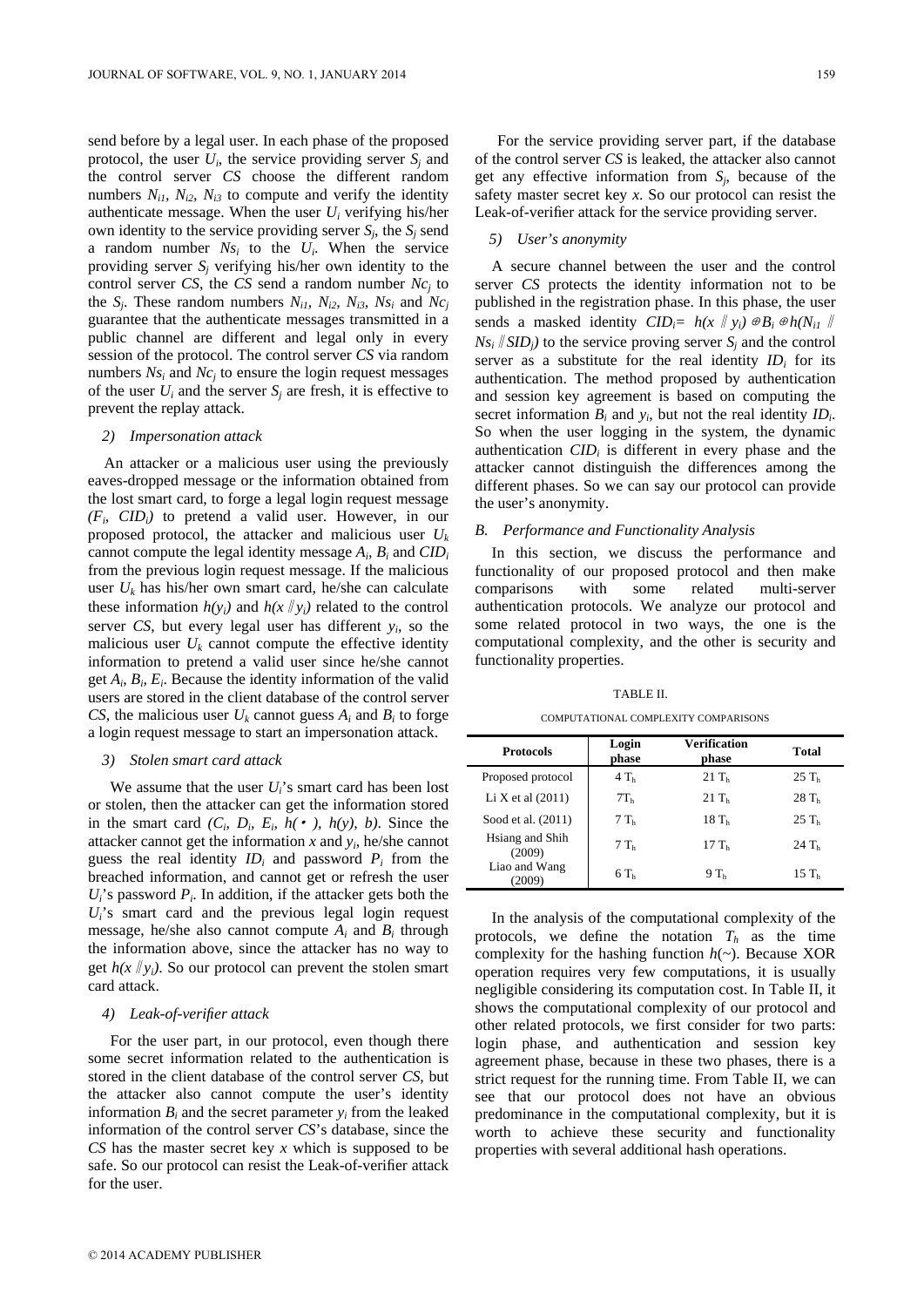TABLE III. FUNCTIONALITY COMPARISONS

| <b>Functionalities</b>             | <b>Proposed</b><br>protocol | Li X<br>et al<br>(2011) | Sood<br>et al.<br>(2011) | <b>Hsiang</b><br>and<br>Shih<br>(2009) | Liao<br>and<br>Wang<br>(2009) |
|------------------------------------|-----------------------------|-------------------------|--------------------------|----------------------------------------|-------------------------------|
| User's anonymity                   | Yes                         | Yes                     | Yes                      | Yes                                    | Yes                           |
| Computation cost                   | Low                         | Low                     | Low                      | Low                                    | Low                           |
| Single registration                | Yes                         | Yes                     | Yes                      | Yes                                    | Yes                           |
| No time<br>synchronization         | Yes                         | Yes                     | Yes                      | Yes                                    | Yes                           |
| Resist replay attack               | Yes                         | No                      | Yes                      | No                                     | No                            |
| Resist imperson-<br>ation attack   | Yes                         | No                      | No                       | No                                     | No                            |
| Resist leak-of-<br>verifier attack | Yes                         | Yes                     | No                       | Yes                                    | Yes                           |
| Resist stolen smart<br>card attack | Yes                         | No                      | Nο                       | No                                     | No                            |

In the analysis of the security and functionality properties of the protocols, we consider about User's anonymity, Computation cost, Single registration, No time synchroni-zation, Resist replay attack, Resist impersonation attack, Resist leak-of-verifier attack, Resist stolen smart card attack, Correct password update, Correct mutual authentication, Correct session key agreement. In Table III, we can find that our proposed protocol has the advantage over the other related protocols.

## VI. CONCLUSION

In this paper, we first described the application condition of SSO system in the network, and the importance of the authentication protocol in the SSO system. Then we introduced some authentication protocols which can be used in the SSO system. And we abstracted a SSO authentication architecture using smart card to solve the authentication problem in SSO system. In this architecture there are three actors: the control server *CS*, the service providing server  $S_i$  and the user  $U_i$ with smart card. Then secure dynamic identify based single sign-on authentication protocol using smart card based on the architecture talked above. Finally, we make a secure analysis of our proposed protocol, and some performance and functionality comparisons with our proposed protocol and some related multi-server authentication protocols. In conclusion, our proposed protocol keeps the efficiency and is more secure. So our proposed protocol is suitable for the SSO system applications.

## ACKNOWLEDGMENT

This work is supported by the National Natural Science Foundation of China under Grant No.61172068, 61003300; the Fundamental Research Funds for the Central Universities (Grant No.K50511010003), the Key Program of NSFC-Guangdong Union Foundation under Grant No. U0835004 and Program for New Century Excellent Talents in University(Grant No. NCET-11-0691).

### **REFERENCES**

- [1] Lamport L. Password authentication with insecure communication. Communications of the ACM 1981; 24(11):770–2.
- [2] Ford W, Kaliski BS. Server-assisted generation of a strong secret froma password. In: Proceedings of IEEE  $9<sup>th</sup>$ international workshop enabling technologies, June 2000, p. 176–80.
- [3] Jablon DP. Password authentication using multiple servers. In: Proceedings of the RSA security conference, April 2001, p. 344–60.
- [4] Lee WB, Chang CC, user identification and key distribution maintaining anonymity for distributed computer network. Computer System Science 2000; 15(4): 211–4.
- [5] Li L-H, Lin L-C, Hwang M-S. A remote password authentication scheme for multi-server architecture using neural networks. IEEE Transactions on Neura Networks, vol. 12(6), pp.1498–504, 2001.
- [6] Lin IC, Hwang MS, Li LH. A new remote user authentication scheme for multi-server architecture. Future Generation Computer System 2003; 19(1):13–22.
- [7] Raimondo MD, Gennaro R. Provably secure threshold password-authenticated key exchange. In: Proceedings of the advances in cryptology (Eurocrypt' 03), p. 507–23, May 2003.
- [8] Brainard J, Juels A, Kaliski B, SzydloM. A new two-server approach for authentication with short secrets. In: Proceedings of the USENIX security symposium, August 2003, p. 201–14.
- [9] Juang W-S. Efficient multi-server password authenticated key agreement using smart cards. IEEE Transaction on Consumer Electronics, vol. 50(1), pp. 251–5, 2004.
- [10] Chang C-C, Lee J-S. An efficient and secure multi-server password authentication scheme using smart cards. In: Proceedings of the third international conference on cyber worlds, pp417–22. November 2004.
- [11] Hu L, Niu X, Yang Y. An efficient multi-server password authenticated key agreement scheme using smart cards. In: Proceedings of the international conference on multi media and ubiquitous engineering (MUE'07), April 2007, p. 903– 07.
- [12] J Steiner, C Nevman, JI Schillier. Kerberos: an Authentication Service for Open Network Systerms[c]. In: Proc of Winter Usenix Conference, Dallas, 2005.
- [13] Yang Y, Deng RH, Bao F. A practical password-based two-server authentication and key exchange system. IEEE Transactions on Dependable and Secure Computing 2006; 3(2): 105–14.
- [14] Mackenzie P, Shrimpton T, Jakobsson M. Threshold password-authenticated key exchange. Journal Cryptology 2006;19(1):27–66.
- [15] Tsai J-L. Efficient multi-server authentication scheme based on one-way hash function without verification table. Computers & Security, vol. 27(3-4), pp.115-21, 2008.
- [16] Liao Y-P, Wang S-S. A secure dynamic ID based remote user authentication scheme for multi-server environment. Computer Standards & Interfaces, vol. 31(1), pp.24-9, 2009.
- [17] Hsiang H-C, Shih W-K. Improvement of the secure dynamic ID based remote user authentication scheme for multi-server environment. Computer Standards & Interfaces, vol. 31(6), pp.1118-23, 2009.